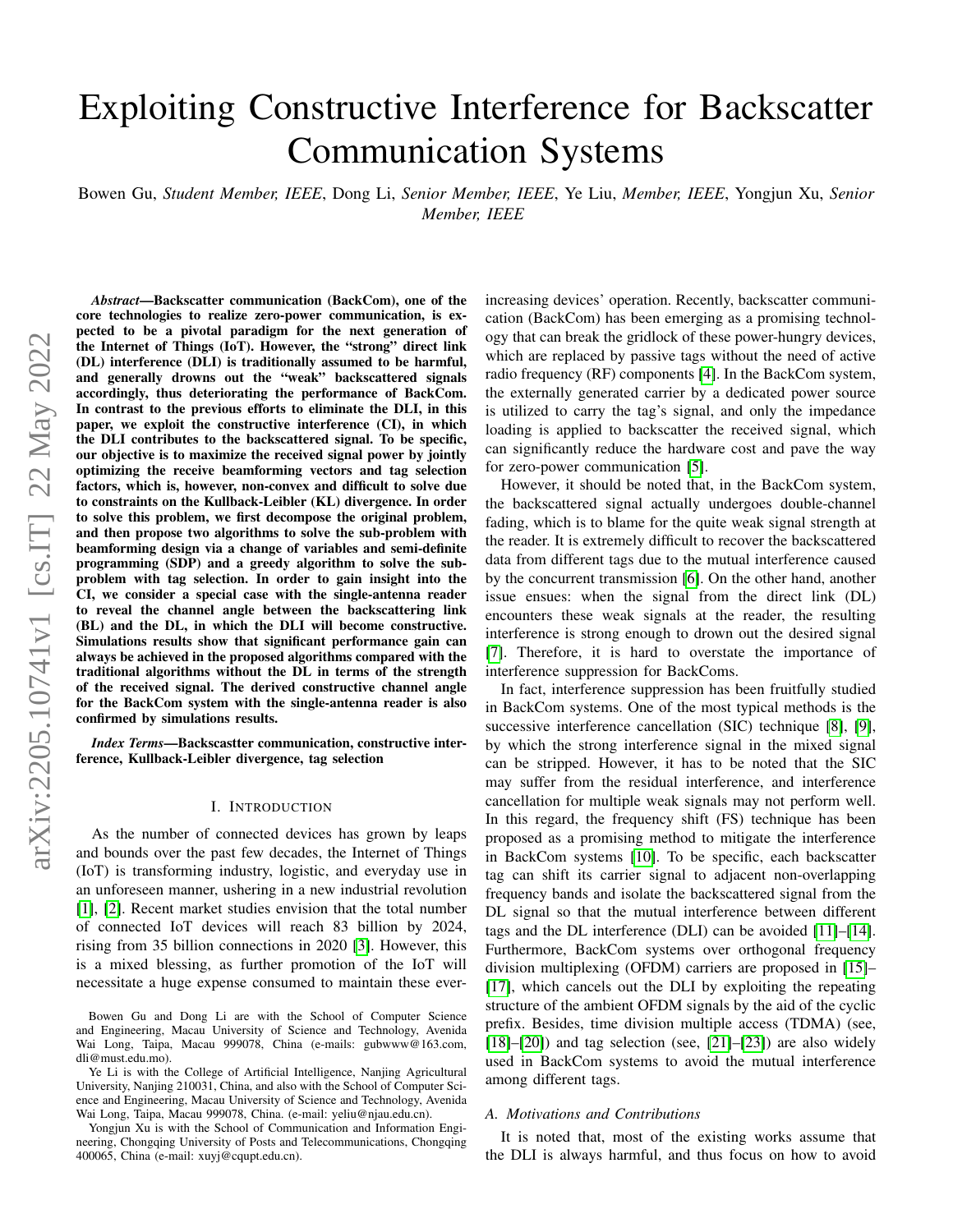the effects of interference for BackCom systems. However, there are several natural questions that arise: is interference necessarily destructive in all cases? is it possible to blaze a trail to turn the destructive interference into a constructive one? These problems have received little attention, and there have been only several research efforts paid to answer the above questions. The constructive interference (CI) was achieved among multiple cooperative tags in centralized scenarios [\[24\]](#page-10-15) and decentralized scenarios [\[25\]](#page-10-16), respectively, in which several tags backscatter the same packet synchronously which makes it possible that backscattered signals can be constructively combined, leading to an increased signal strength at the reader. Besides, a BackCom system with the symbol level precoding technique is proposed in [\[26\]](#page-10-17) to convert the multiuser interference into the constructive region of the desired data symbol by designing the transmit beamforming on the symbol level.

Although the CI was considered in [\[24\]](#page-10-15) and [\[25\]](#page-10-16) among different tags in BackCom systems, which means that CI can be found among multiple weak signals, they ignore the real protagonist, namely, the strong interference from the DL, since compared with the mutual interference among tags, the DLI is more harmful. In [\[26\]](#page-10-17), the multi-user interference in broadcasting channels was considered to be converted into the CI, where the tag signal detection is not taken into account and there is actually no DLI. In this regard, we take up the baton in this paper to probe how to convert the DLI into a helpful interference in enhancing the backscattered signal strength, which is in contrast to most of the existing works that aim at canceling the DLI [\[8\]](#page-10-4)–[\[22\]](#page-10-18). To the best of our knowledge, this is the first attempt to harness the DLI for the backscattered signal for BackCom systems. To be specific, we consider the communication between a power source (PS) and a multi-antenna reader in the presence of multiple tags.

Specifically, the contributions of this paper are summarized as follows:

- To evaluate whether the DLI is constructive or not, a novel Kullback-Leibler divergence (KLD)-oriented approach is proposed, where the KLDs of the received signals with and without the DL are compared. By doing so, the CI can be obtained. However, the mutual interference among multiple tags also hinders the exploitation of the CI, and we consider tag selection to avoid this problem. It worth pointing out that the KLD analysis of the DLI is new, and not presently available in existing works.
- Our objective is to maximize the received power subjective to constraints on the CI and the minimum KLD via beamforming design and tag selection. However, the formulated problem is non-convex and hard to solve. In order to circumvent this difficulty, we first decompose the problem and then reformulate it via a change of variables. The resulting problem can be solved by the aid of the semi-definite programming (SDP) for beamforming design and greedy search for tag selection.
- In order to gain more insight into the CI, we consider a special case with one single antenna at the reader. In this case, we are able to derive a closed-form expression for the upper bound on the angle between the backscattering

TABLE I **ABBREVIATIONS** 

| <b>Notation</b> | Meaning                                    |
|-----------------|--------------------------------------------|
| <b>BackCom</b>  | Backscatter communication                  |
| <b>BER</b>      | Bit error rate                             |
| BL.             | Backscattering link                        |
| CI.             | Constructive interference                  |
| <b>CSCG</b>     | Circularly symmetric complex Gaussian      |
| DL.             | Direct link                                |
| DLI             | Direct-link interference                   |
| <b>FS</b>       | Frequency shift                            |
| <b>KLD</b>      | Kullback-Leibler divergence                |
| <b>LCBA</b>     | Low complexity-based algorithm             |
| <b>OFDM</b>     | Orthogonal frequency division multiplexing |
| <b>PDF</b>      | Probability density function               |
| <b>PS</b>       | Power source                               |
| R <sub>C</sub>  | Reflection coefficient                     |
| RF              | Radio frequency                            |
| <b>SIC</b>      | Successive interference cancellation       |
| <b>SDP</b>      | Semi-definite programming                  |
| <b>SIMO</b>     | Single input multiple output               |
| <b>SISO</b>     | Single input single output                 |
| <b>SNR</b>      | Signal-to-noise ratio                      |
| <b>TDMA</b>     | Time division multiple access              |
| VRBA            | Variable relaxation-based algorithm        |

link (BL) and the DL, where the CI exists. This result is new and unique in the sense of its potential to build up the CI in practice.

Simulations results show that significant performance gain can be always achieved in the proposed algorithms compared with the benchmark algorithms in terms of the received signal power. Besides, the CI is demonstrated for the case with the multiple antennas at the reader, and the derived angle for the case with one single antenna at the reader is also confirmed by simulations results. Moreover, they also demonstrate from the derived angle that it is more likely to build up the CI for the relatively weak DLI or not sufficiently large input SNR.

# *B. Organization*

The remainder of the paper is organized as follows: In Section II, we present the system model and analyze the KLDs for two different cases. In Section III, an optimization problem for maximizing the received signal power is formulated, and two algorithms are proposed to solve it. Besides, a special case is also considered for more insight in Section III. Section IV gives the simulation results, and Section V concludes this paper.

# *C. Notations*

Throughout the paper, scalars, vectors, and matrices are denoted by lowercase, boldface lowercase, and boldface uppercase letters, respectively.  $(\cdot)^H$ ,  $|\cdot|$ ,  $||\cdot||$ , det $(\cdot)$ , Rank $(\cdot)$ ,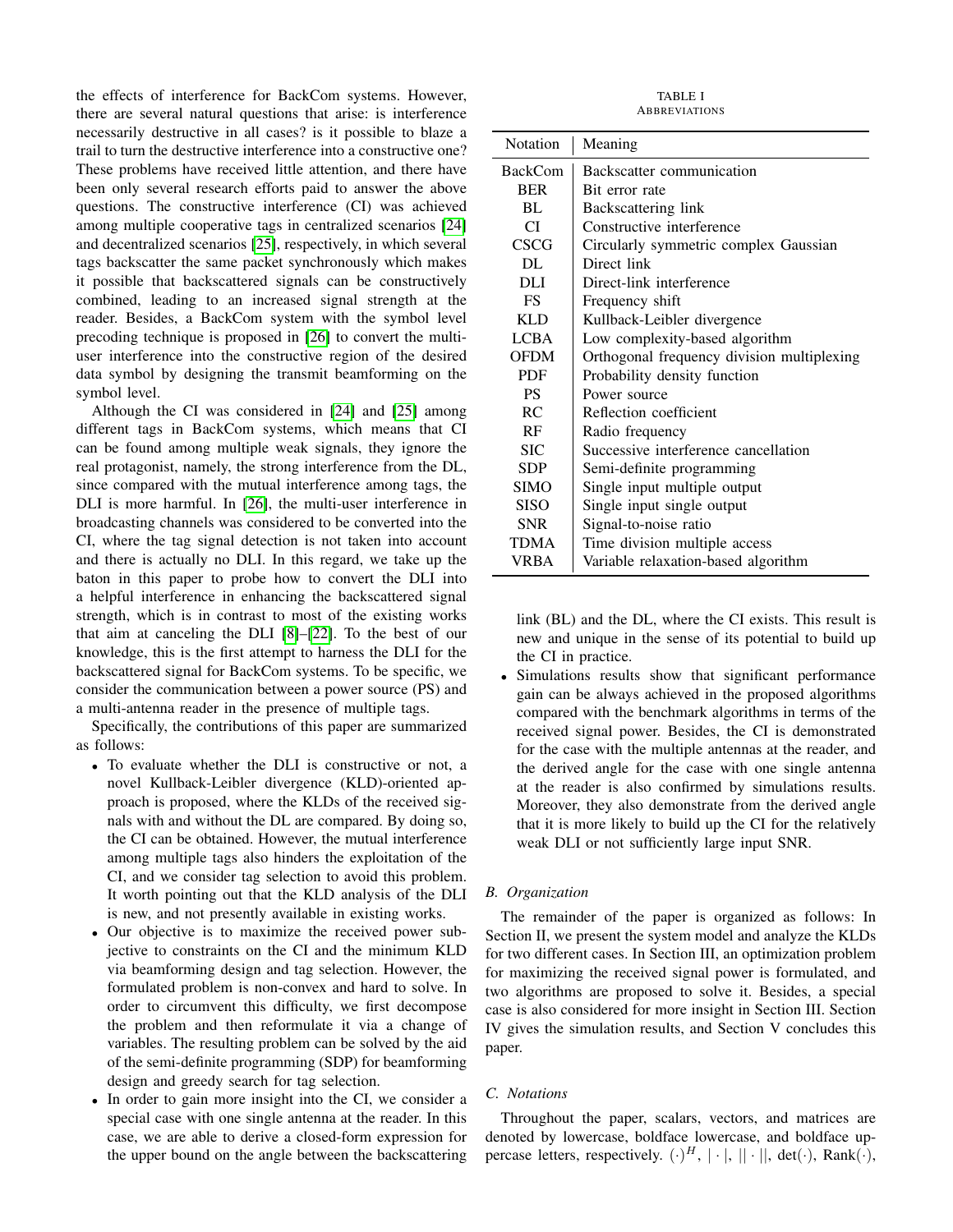and  $Tr(\cdot)$  represent the Hermitian, the absolute value, the  $l_2$ norm, the determinant, the rank, and the trace of the matrix, respectively.  $\mathcal{CN}(\mu, \sigma^2)$  is the circularly symmetric complex Gaussian (CSCG) distribution with mean  $\mu$  and variance  $\sigma^2$ .  $\lambda^{\max}(\cdot)$  and  $\lambda^{\min}(\cdot)$  denote the maximum eigenvalue of the matrix.  $I_N$  represents the  $N \times N$  identity matrix.  $W_0(\cdot)$  and  $W_{-1}(\cdot)$  denote the principal branch and the bottom branch of the Lambert W function, respectively.  $\mathcal{O}(\cdot)$  is the big-O computational complexity notation. The abbreviations in this paper are given by Table I.

# II. SYSTEM MODEL AND KLD ANALYSIS

### *A. System Model*

We consider a BackCom system with single input multiple output (SIMO) as shown in Fig. 1, with a PS,  $K$  single-antenna tags ( $k \in \mathcal{K} = \{1, 2, \dots, K\}$ ), and a common reader with M antennas ( $m \in \mathcal{M} = \{1, 2, \cdots, M\}$ ). The channel coefficients of the PS-tag  $k$  link, the PS-reader link, and the tag  $k$ -reader link are respectively given by  $h_{ST}^k \in \mathbb{C}^{1 \times 1}$ ,  $h_{SR} \in \mathbb{C}^{M \times 1}$ , and  $h_{\text{TR}}^k \in \mathbb{C}^{M \times 1}$ . Assume that channels between the transmitter and the receiver follow a block-fading based model, namely,  $h_{\text{ST}}^k$ ,  $\boldsymbol{h}_{\text{SR}}$ , and  $\boldsymbol{h}_{\text{TR}}^k$  remain constant during backscattering in one time interval, but vary independently in different intervals. It is further assumed that the PS transmits  $N$  CGCS signals  $s(n), n \in \mathcal{N} = \{1, 2, \cdots, N\}$  with the transmitted power  $\sigma_s^2$ in one time interval. Moreover,  $s(n)$  for  $n = \{1, 2, \dots, N\}$ are independent and identically distributed (i.i.d.). Then, the received signal  $x_k(n)$  at the reader can be expressed as

$$
\boldsymbol{x}_{k}(n) = \underbrace{\boldsymbol{h}_{\text{SR}}s(n)}_{\text{Direct signal}} + \underbrace{\sqrt{\alpha_{k}}\beta_{k}h_{\text{ST}}^{k}\boldsymbol{h}_{\text{TR}}^{k}s(n)c_{k}(n)}_{\text{Backscattering signal}} + \underbrace{\boldsymbol{w}(n)}_{\text{Noise}}, \quad (1)
$$

where  $\alpha_k$  is the reflection coefficient (RC) of the k-th tag.  $w(n) \in \mathbb{C}^{M \times 1}$  denotes the noise vector of the reader and is assumed to be an i.i.d. CSCG random vector with  $w(n) \sim$  $\mathcal{CN}(0, \sigma_w^2 \mathbf{I}_M)$ .  $\sigma_w^2$  denotes the noise power.  $\beta_k$  is the tag selection factor, i.e.,  $\beta_k = 1$  denotes the k-th tag is selected, otherwise  $\beta_k = 0$ . Besides,  $c_k(n) \in \{0, 1\}$  denotes the k-th tag's symbol with the binary on-off keying modulation, i.e.,  $c_k(n) = 0$  refers to that the k-th tag does not backscatter the RF source signal; otherwise, the  $k$ -th tag chooses to backscatter the RF source signal [\[27\]](#page-10-19). By using the receive beamforming, the received signal at the reader is

$$
y_k(n) = \mathbf{v}_k^H \mathbf{x}_k(n)
$$
  
=  $\mathbf{v}_k^H \mathbf{h}_{SR} s(n) + \sqrt{\alpha_k} \beta_k h_{ST}^k \mathbf{v}_k^H \mathbf{h}_{TR}^k s(n) c_k(n) + \mathbf{v}_k^H \mathbf{w}(n)$ ,  
(2)  
where  $\mathbf{v}_k \in \mathbb{C}^{M \times 1}$  denotes the beamforming vector at the

where  $v_k \in \mathbb{C}^{M \times 1}$  denotes the beamforming vector at the reader.

### *B. KLD Analysis*

As mentioned earlier, we utilize the KLD to analyze the CI. Specifically, when the DL is available, the received signal of the reader can be rewritten with a binary hypothesis, i.e.,

$$
y_k(n) = \begin{cases} \mathcal{H}_0 : \boldsymbol{v}_k^H \boldsymbol{h}_0 s(n) + \boldsymbol{v}_k^H \boldsymbol{w}(n), & c_k(n) = 0, \\ \mathcal{H}_1 : \boldsymbol{v}_k^H \boldsymbol{h}_1^k s(n) + \boldsymbol{v}_k^H \boldsymbol{w}(n), & c_k(n) = 1, \end{cases}
$$
(3)



Fig. 1. A multi-tag SIMO-based BackCom system model.

where  $h_0 = h_{SR}$ ,  $h_1^k = h_{SR} + h_{STR}^k$ , and  $h_{STR}^k =$  $\overline{\alpha_k} \beta_k h_{\textrm{ST}}^k \boldsymbol{h}_{\textrm{TR}}^k.$ 

Thus, the distributions of the received signals  $y_k(n)$  can be expressed as

$$
\begin{cases} \mathcal{H}_0: y_k(n) \sim \mathcal{CN}(0, \delta_0^k), \ c_k(n) = 0, \\ \mathcal{H}_1: y_k(n) \sim \mathcal{CN}(0, \delta_1^k), \ c_k(n) = 1, \end{cases}
$$
 (4)

where the variances under  $\mathcal{H}_0$  and  $\mathcal{H}_1$  can be expressed as

$$
\delta_i^k = \begin{cases} |\mathbf{v}_k^H \mathbf{h}_0|^2 \sigma_s^2 + \sigma_w^2 ||\mathbf{v}_k||^2, i = 0\\ |\mathbf{v}_k^H \mathbf{h}_1^k|^2 \sigma_s^2 + \sigma_w^2 ||\mathbf{v}_k||^2, i = 1. \end{cases}
$$
(5)

Then, the received signals  $y_k$  in one time interval obey the following distributions

$$
\begin{cases} \mathcal{H}_0: \boldsymbol{y}_k \sim \mathcal{CN}(\boldsymbol{0}, \mathbf{C}_0^k), \ \boldsymbol{c}_k = \boldsymbol{0}, \\ \mathcal{H}_1: \boldsymbol{y}_k \sim \mathcal{CN}(\boldsymbol{0}, \mathbf{C}_1^k), \ \boldsymbol{c}_k = \boldsymbol{1}, \end{cases}
$$
 (6)

where the covariance matrices under  $\mathcal{H}_0$  and  $\mathcal{H}_1$  can be expressed as  $\mathbf{C}_i^k = \delta_i^k \mathbf{I}_N, i \in \{0, 1\}$ .  $\mathbf{c}_k$  denote the k-th tag's symbols in one time interval.

Correspondingly, the probability density function (PDF) under  $H_0$  and  $H_1$  can be expressed as

$$
p_{\boldsymbol{y}_k|H_i} = \frac{1}{\pi^N \det(\mathbf{C}_i^k)} \exp(-\boldsymbol{y}_k^H (\mathbf{C}_i^k)^{-1} \boldsymbol{y}_k)
$$
  
= 
$$
\frac{1}{\pi^N (\delta_i^k)^N} \exp(-\frac{\boldsymbol{y}_k^H \boldsymbol{y}_k}{\delta_i^k}), i \in \{0, 1\},
$$
 (7)

The KLD can be used to approximate the likelihood ra-tio decision [\[28\]](#page-10-20), [\[29\]](#page-10-21). Specifically, given two PDF  $p(x)$ and  $q(x)$ , the KLD can be expressed as  $D_{KL}(p||q)$  =  $\int p(x) \ln(\frac{p(x)}{q(x)}) dx$ . Thus, the KLD of the corresponding PDF of the reader under different hypotheses is

$$
D_{\text{KL}}^{k}(p_{\boldsymbol{y}_{k}|H_{0}}||p_{\boldsymbol{y}_{k}|H_{1}})
$$
  
=  $\ln \frac{\det \mathbf{C}_{1}^{k}}{\det \mathbf{C}_{0}^{k}} + \text{Tr}((\mathbf{C}_{1}^{k})^{-1}\mathbf{C}_{0}^{k}) - N$   
=  $N \ln \frac{\delta_{1}^{k}}{\delta_{0}^{k}} + N \frac{\delta_{0}^{k}}{\delta_{1}^{k}} - N.$  (8)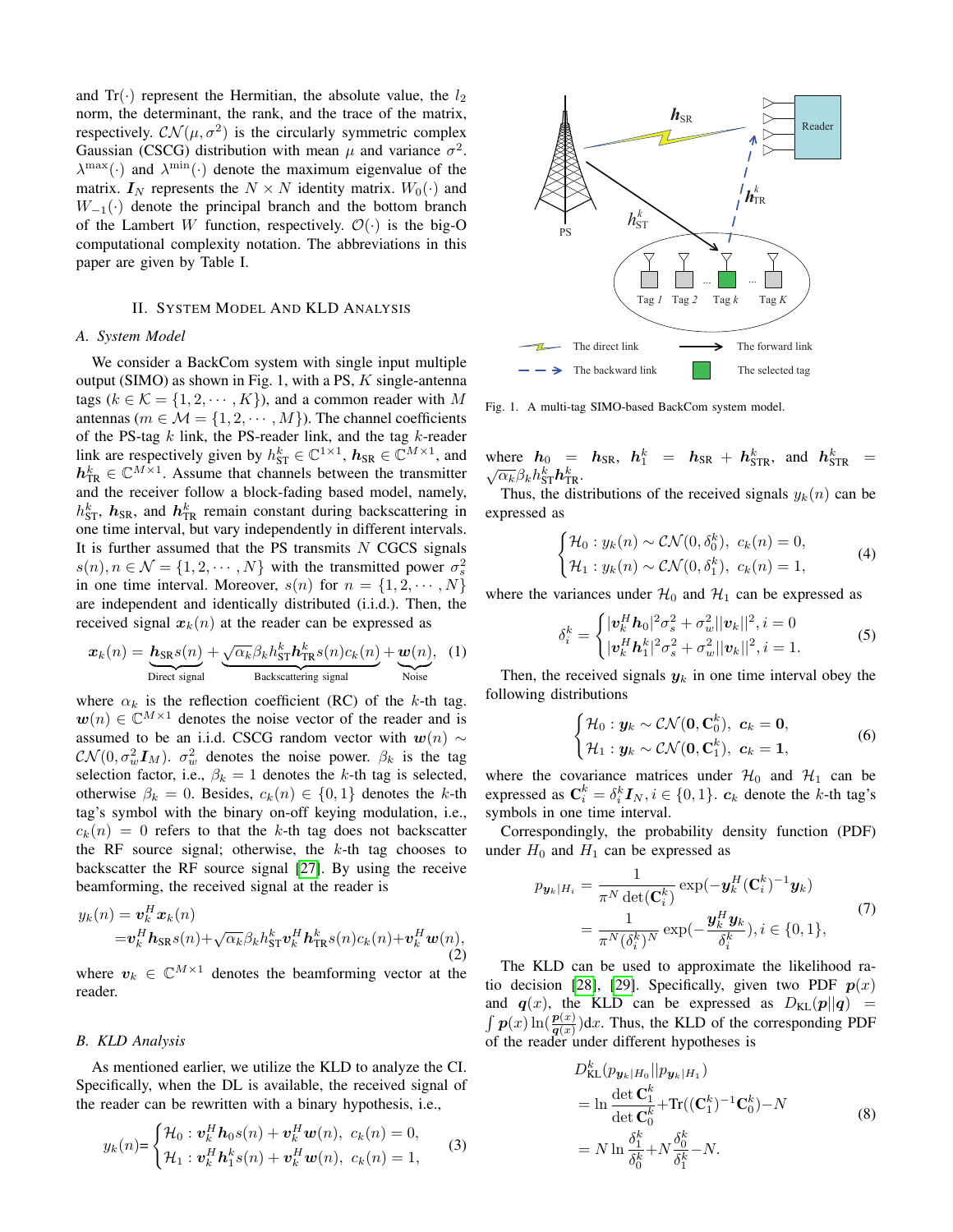Similarly, when the DL is available (i.e.,  $\bar{h}_0 = 0$ , and  $\bar{h}_1^k =$  $h_{\text{STR}}^k$ ), the received signals  $\bar{y}_k$  in one time interval obey the following distributions

$$
\begin{cases} \mathcal{H}_0: \bar{\mathbf{y}}_k \sim \mathcal{CN}(\mathbf{0}, \bar{\mathbf{C}}_0^k), \ \mathbf{c}_k = \mathbf{0}, \\ \mathcal{H}_1: \bar{\mathbf{y}}_k \sim \mathcal{CN}(\mathbf{0}, \bar{\mathbf{C}}_1^k), \ \mathbf{c}_k = \mathbf{1}, \end{cases}
$$
(9)

where  $\bar{C}_i^k = \bar{\delta}_i^k I_N$  are the covariance matrices, and

$$
\bar{\delta}_i^k = \begin{cases} |\mathbf{v}_k^H \bar{\mathbf{h}}_0|^2 \sigma_s^2 + \sigma_w^2 ||\mathbf{v}_k||^2, i = 0, \\ |\mathbf{v}_k^H \bar{\mathbf{h}}_1^k|^2 \sigma_s^2 + \sigma_w^2 ||\mathbf{v}_k||^2, i = 1. \end{cases}
$$
(10)

Thus, the KLD of the corresponding PDF of the reader under different hypotheses without the DL can be expressed as  $\overline{L}$ 

<span id="page-3-4"></span>
$$
D_{\text{KL}}^{k} (p_{\bar{y}_k|H_0} || p_{\bar{y}_k|H_1})
$$
  
=  $\ln \frac{\det \bar{\mathbf{C}}_1^k}{\det \bar{\mathbf{C}}_0^k} + \text{Tr}((\bar{\mathbf{C}}_1^k)^{-1} \bar{\mathbf{C}}_0^k) - N$   
=  $N \ln \frac{\bar{\delta}_1^k}{\bar{\delta}_0^k} + N \frac{\bar{\delta}_0^k}{\bar{\delta}_1^k} - N.$  (11)

# III. PROBLEM FORMULATION AND ALGORITHM DESIGN

In this section, an optimization problem is formulated to exploit the CI via beamforming design and tag selection with the objective of maximizing the received signal power. Two greedy-based algorithms are proposed for problem solving. Besides, a closed-form expression for the upper bound on the angle between the DL and the BL is revealed to shed light on the CI for the single-antenna reader.

### *A. Problem Formulation*

In order to enhanced the received signal strength and guarantee the bit error rate (BER) of backscattered signal detection, an optimization problem for maximizing the received signal power at the reader is formulated subject to the KLD constraints, which is given by

<span id="page-3-2"></span>
$$
\max_{\mathbf{v}_k, \beta_k} \sum_{k=1}^K \beta_k |\mathbf{v}_k^H \mathbf{h}_1^k|^2 \sigma_s^2,
$$
\ns.t.  $C_1 : \sum_{k=1}^K \beta_k = 1, \beta_k \in \{0, 1\},$   
\n $C_2 : ||\mathbf{v}_k||^2 = 1, \forall k$   
\n $C_3 : \Delta D_{\text{KL}}^k \ge 0, \forall k$   
\n $C_4 : D_{\text{KL}}^k(p_{\bar{\mathbf{y}}_k|H_0} || p_{\bar{\mathbf{y}}_k|H_1}) \ge D_{\text{KL}}^{\text{th}}, \forall k$ \n(12)

where  $D_{\text{KL}}^{\text{th}}$  denotes the minimum required KLD for backscat-tered signal detection<sup>[1](#page-3-0)</sup>.  $\Delta D_{\text{KL}}^k$  is the gap between two KLDs with and without the DL for the  $k$ -th tag, which is expressed as

$$
\Delta D_{\text{KL}}^k = D_{\text{KL}}^k (p_{\boldsymbol{y}_k|H_0} || p_{\boldsymbol{y}_k|H_1}) - D_{\text{KL}}^k (p_{\bar{\boldsymbol{y}}_k|H_0} || p_{\bar{\boldsymbol{y}}_k|H_1})
$$
  
=  $N \left[ \ln \frac{\delta_1^k}{\delta_0^k} + \frac{\delta_0^k}{\delta_1^k} - (\ln \frac{\bar{\delta}_1^k}{\bar{\delta}_0^k} + \frac{\bar{\delta}_0^k}{\bar{\delta}_1^k}) \right].$  (13)

<span id="page-3-0"></span><sup>1</sup>It is noted that  $D_{\text{KL}}^{\text{th}}$  is related to the detection error probability (see, such as [\[30\]](#page-10-22)–[\[32\]](#page-10-23)) for signal detection.



<span id="page-3-1"></span> $---$  The KLD without the DL  $---$  The KLD with the DL

Fig. 2. A schematic manifold for the KLD.

*Remark 1:* It is well known that KLD can measure the distance between two random distributions. When two random distributions are the same, their KLD is almost zero. Otherwise, the greater the distance between two random distributions, the larger their KLD, which means the lower probability of error and the higher accuracy of signal detection can be obtained. As shown in Fig. [2,](#page-3-1) the KLDs under the different distributions with and without the DL are labelled on the KLD manifold. Our purpose is to explore whether it is possible to create a larger KLD by using the DL compared to that without the DL. By doing so, we can effectively improve the detection accuracy of the backscattered signal and reduce the BER of the BackCom system.

# *B. Problem Transformation and Algorithm Design*

As can be seen, problem [\(12\)](#page-3-2) is hard to solve directly due to the mixed-integer objective and the non-smooth constraints. To make it more treatable, assuming the  $k$ -th tag has been selected, the sub-problem for beamforming design can be transformed as

$$
\max_{\mathbf{v}_k} |\mathbf{v}_k^H \mathbf{h}_1^k|^2 \sigma_s^2
$$
\ns.t.  $C_2 - C_4$ . (14)

<span id="page-3-3"></span>However, it is still difficult to solve problem [\(14\)](#page-3-3) due to the tight coupled relationship in  $C_3$  and  $C_4$ . To deal with it, we propose Theorem 1.

**Theorem 1:**  $C_3$  and  $C_4$  can be transformed into the equivalent forms, i.e.,

$$
\bar{C}_3: |\bm{v}_k^H \bm{h}_1^k|^2 - |\bm{v}_k^H \bm{h}_0|^2 - |\bm{v}_k^H \bar{\bm{h}}_1^k|^2 \geq \gamma |\bm{v}_k^H \bm{h}_0|^2 |\bm{v}_k^H \bar{\bm{h}}_1^k|^2, \tag{15}
$$

and

$$
\bar{C}_4 : \gamma |\boldsymbol{v}_k^H \bar{\boldsymbol{h}}_1^k|^2 \ge \exp(W_0(-\exp(-f_{\min})) + f_{\min}) - 1,
$$
\n(16)

where  $\gamma = \frac{\sigma_s^2}{\sigma_w^2}$  denotes the input signal-to-noise ratio (SNR) and  $f_{\min} = \frac{\overline{D}_{\text{KL}}^{\text{th}}}{N} + 1$ .

*Proof*: Please see Appendix A.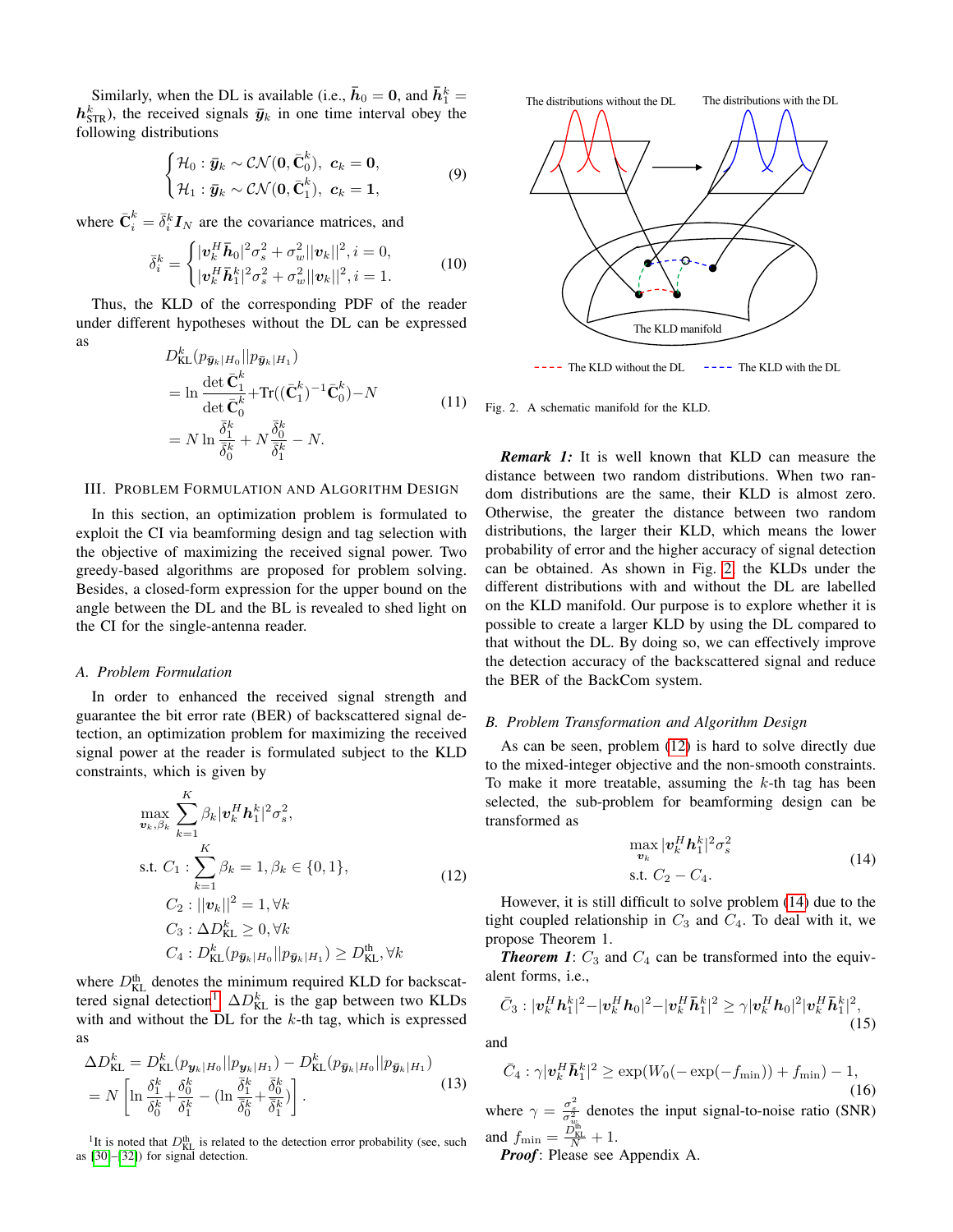Based on Theorem 1, problem [\(14\)](#page-3-3) can be transformed into the following problem, i.e.,

$$
\max_{\mathbf{v}_k} |\mathbf{v}_k^H \mathbf{h}_1^k|^2 \sigma_s^2
$$
\ns.t.  $C_2, \bar{C}_3, \bar{C}_4$ . (17)

<span id="page-4-0"></span>It is noted that

$$
\boldsymbol{v}_k^H \boldsymbol{X} \boldsymbol{v}_k = \text{Tr}(\boldsymbol{v}_k^H \boldsymbol{X} \boldsymbol{v}_k) = \text{Tr}(\boldsymbol{X} \boldsymbol{v}_k \boldsymbol{v}_k^H).
$$
 (18)

Then, by introducing a new variable  $W_k = v_k v_k^H$ ,  $\bar{C}_3$  and  $\bar{C}_4$ can be transformed, respectively, as

$$
\mathrm{Tr}(\mathbf{A}_k \mathbf{W}_k) - \mathrm{Tr}(\mathbf{B}_0 \mathbf{W}_k) - \mathrm{Tr}(\mathbf{C}_k \mathbf{W}_k) \ge \gamma \mathrm{Tr}(\mathbf{B}_0 \mathbf{W}_k) \mathrm{Tr}(\mathbf{C}_k \mathbf{W}_k),
$$
\n(19)

and

$$
\gamma \text{Tr}(\boldsymbol{C}_k \boldsymbol{W}_k) \ge \exp(W_0(-\exp(-f_{\min})) + f_{\min}) - 1, \quad (20)
$$

where  $A_k = h_1^k (h_1^k)^H$ ,  $B_0 = h_0 h_0^H$ , and  $C_k = \bar{h}_1^k (\bar{h}_1^k)^H$ .

Thus, problem [\(17\)](#page-4-0) can be finally expressed as

<span id="page-4-1"></span>
$$
\max_{\mathbf{W}_k} \text{Tr}(\mathbf{A}_k \mathbf{W}_k) \sigma_s^2
$$
\ns.t.  $\bar{C}_2 : \text{Tr}(\mathbf{W}_k) = 1$ ,  
\n $\hat{C}_3 : \text{Tr}(\mathbf{A}_k \mathbf{W}_k) - \text{Tr}(\mathbf{B}_0 \mathbf{W}_k) - \text{Tr}(\mathbf{C}_k \mathbf{W}_k)$   
\n $\geq \gamma \text{Tr}(\mathbf{B}_0 \mathbf{W}_k) \text{Tr}(\mathbf{C}_k \mathbf{W}_k)$ ,  
\n $\hat{C}_4 : \gamma \text{Tr}(\mathbf{C}_k \mathbf{W}_k) \geq \exp(W_0(-\exp(-f_{\min})) + f_{\min}) - 1$ ,  
\n $C_5 : \text{Rank}(\mathbf{W}_k) = 1.$ \n(21)

However, problem [\(21\)](#page-4-1) is still a non-convex problem caused by the non-convexity in  $\hat{C}_3$ . In general, it is difficult or even intractable to obtain the global optimal solution to such a non-convex problem. To make it more treatable, we introduce two slack variables  $t_k$  and  $l_k$  such that  $\text{Tr}(\boldsymbol{B}_0 \boldsymbol{W}_k) \leq t_k$ and  $\text{Tr}(C_kW_k) \leq l_k$ , respectively, and problem [\(21\)](#page-4-1) can be transformed as

$$
\max_{\mathbf{W}_k, t_k, l_k} \text{Tr}(\mathbf{A}_k \mathbf{W}_k) \sigma_s^2
$$
\ns.t.  $\bar{C}_2, C_5$ ,  
\n $\check{C}_3 : \text{Tr}(\mathbf{A}_k \mathbf{W}) - t_k - l_k \ge \gamma t_k l_k$ ,  
\n $\tilde{C}_4 : \gamma l_k \ge \exp(W_0(-\exp(-f_{\min})) + f_{\min}) - 1$ ,  
\n $C_6 : \text{Tr}(\mathbf{B}_0 \mathbf{W}_k) \le t_k$ ,  
\n $C_7 : \text{Tr}(\mathbf{C}_k \mathbf{W}_k) \le l_k$ , (22)

<span id="page-4-2"></span>Assuming that  $t_k$  and  $l_k$  are given, we have

$$
\max_{\mathbf{W}_k} \text{Tr}(\mathbf{A}_k \mathbf{W}_k) \sigma_s^2
$$
  
s.t.  $\bar{C}_2 - C_7$ . (23)

By removing the rank constraint, problem [\(23\)](#page-4-2) is relaxed into an SDP problem, namely

$$
\max_{\mathbf{W}_k} \text{Tr}(\mathbf{A}_k \mathbf{W}_k) \sigma_s^2
$$
  
s.t.  $\bar{C}_2 - \tilde{C}_4, C_6, C_7.$  (24)

<span id="page-4-3"></span>Note that after the SDP relaxation of problem [\(23\)](#page-4-2), problem [\(24\)](#page-4-3) is convex and can be solved efficiently by existing commercial solvers [\[33\]](#page-10-24). In general, the optimal objective

| <b>Algorithm 1</b> The VRBA for Beamforming Design                                                                          |  |
|-----------------------------------------------------------------------------------------------------------------------------|--|
| <b>Input:</b> K, M, N, $\alpha_k$ , $h_{\text{ST}}^k$ , $h_{\text{SR}}$ , $h_{\text{TR}}^k$ , $\sigma_w^2$ , $\sigma_v^2$ . |  |
| <b>Set:</b> Choose large T and L. Define $\Delta t_k = (t_k^{ub} - t_k^{lb})/T$                                             |  |
| and $\Delta l_k = (l_k^{\text{ub}} - l_k^{\text{lb}})/L$ .                                                                  |  |
| <b>Initialize:</b> $S^{\text{One}} = 0$ .                                                                                   |  |
| Output: $v_k$ .                                                                                                             |  |
| for $i=0:T$<br>1:                                                                                                           |  |
| Set $t_k = i\Delta t_k + t_k^{\text{lb}}$ .<br>2:                                                                           |  |
| for $i=0:L$<br>3:                                                                                                           |  |
| Set $l_k = j\Delta l_k + l_k^{\text{lb}}$ .<br>4:                                                                           |  |
| 5:<br>Solve problem (24), obtain $W_k^*$                                                                                    |  |
| if $\text{Tr}(\mathbf{A}_k \mathbf{W}_k^*) \sigma_s^2 \geq S^{\text{One}}$<br>6:                                            |  |
| Update $\widetilde{S}^{\text{One}} = \text{Tr}(\mathbf{A}_k \mathbf{W}_k^*) \sigma_s^2$<br>7:                               |  |
| 8:<br>end if                                                                                                                |  |
| 9:<br>end for                                                                                                               |  |
| 10:<br>end for                                                                                                              |  |

value of the SDP relaxation [\(24\)](#page-4-3) is a lower bound of the optimal value of the original problem [\(23\)](#page-4-2) [\[34\]](#page-10-25). If the optimal solution of the SDP relaxation,  $W_k^*$  is rank-one, the optimal solution of problem [\(17\)](#page-4-0),  $v_k^*$  can be recovered form  $W_k^*$  by solving  $W_k^* = v_k^*(v_k^*)^H$ . However, if the rank of  $W_k^*$  is larger than one, the Gaussian randomization method can be applied [\[35\]](#page-10-26). Besides,  $t_k$  and  $l_k$  can be determined by the twodimensional (2-D) search. Specifically, the upper and lower bounds of  $t_k$  can be chosen as [\[36\]](#page-10-27), respectively,

<span id="page-4-4"></span>
$$
\begin{cases} t_k^{\text{ub}} = \max_{\mathbf{W}_k} \text{Tr}(\mathbf{B}_0 \mathbf{W}_k) = \lambda_k^{\max}(\mathbf{B}_0), \\ t_k^{\text{lb}} = \min_{\mathbf{W}_k} \text{Tr}(\mathbf{B}_0 \mathbf{W}_k) = \lambda_k^{\min}(\mathbf{B}_0). \end{cases} \tag{25}
$$

Similarly, the upper and lower bounds of  $l_k$  can be chosen as, respectively,

$$
\begin{cases}\n l_k^{\text{ub}} = \max_{\boldsymbol{W}_k} \text{Tr}(\boldsymbol{C}_k \boldsymbol{W}_k) = \lambda_k^{\max}(\boldsymbol{C}_k), \\
 l_k^{\text{ub}} = \min_{\boldsymbol{W}_k} \text{Tr}(\boldsymbol{C}_k \boldsymbol{W}_k) = \lambda_k^{\min}(\boldsymbol{C}_k).\n\end{cases}
$$
\n(26)

The detail of this algorithm is shown in Algorithm 1. Here, the computational complexity of the proposed variable relaxationbased algorithm (VRBA) is evaluated. Before solving problem [\(24\)](#page-4-3), it needs  $\mathcal{O}(TL)$  to determine the variables  $t_k$  and  $l_k$ . Letting  $\omega_1$  denotes the iterative accuracy, the computational complexity for solving problem [\(24\)](#page-4-3) via CVX in each iteration  $\mathcal{O}(M^7 \ln(\frac{1}{\omega_1}))$ . Therefore, the total computation complexity is  $\mathcal{O}(TLM^7 \ln(\frac{1}{\omega_1})).$ 

### *C. Low Complexity-Based Algorithm (LCBA)*

In the Algorithm 1, the 2-D search over  $(l_k, t_k)$  has a high computational complexity. In order to reduce the computational complexity of Algorithm 1, in this subsection, we propose and investigate another solution for problem [\(21\)](#page-4-1). By only introducing a slack variable  $t_k$  such that  $Tr(\boldsymbol{B}_0 \boldsymbol{W}_k) \leq t_k$ , problem [\(21\)](#page-4-1) can be transformed into the following problem,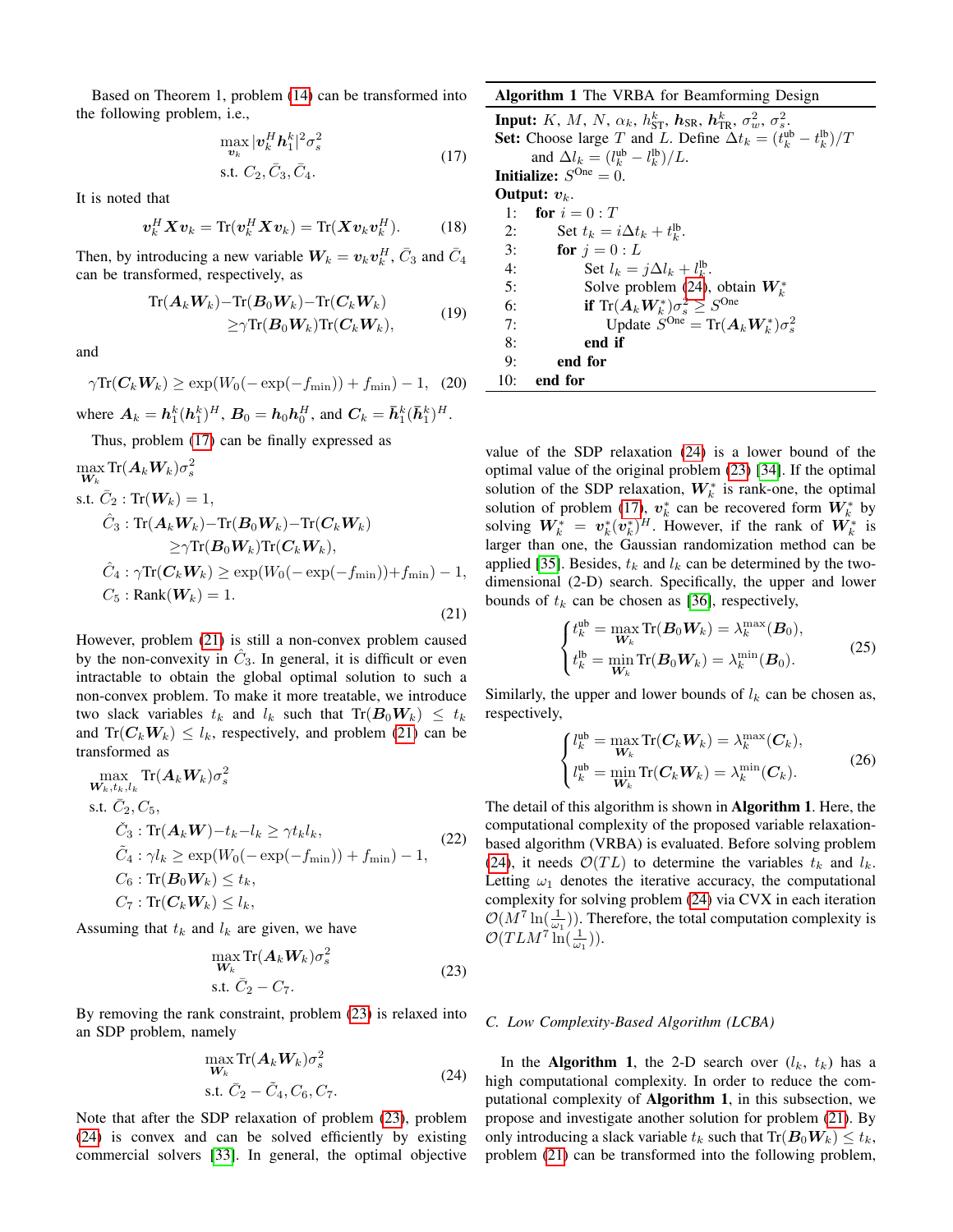# Algorithm 2 The LCBA for Beamforming Design

Input:  $K$ ,  $M$ ,  $N$ ,  $\alpha_k$ ,  $h_{\rm ST}^k$ ,  $\bm{h}_{\rm SR}$ ,  $\bm{h}_{\rm TR}^k$ ,  $\sigma_w^2$ ,  $\sigma_s^2$ . **Set:** Choose a large *T*. Define  $\Delta t_k = (t_k^{\text{ub}} - t_k^{\text{lb}})/T$ . **Initialize:**  $S^{Two} = 0$ . Output:  $v_k$ . 1: **for**  $i = 0 : T$ 2: Set  $t_k = i\Delta t_k + t_k^{\text{lb}}$ . 3: Solve problem [\(29\)](#page-5-0), obtain  $W_k^*$ 4: **if**  $\text{Tr}(\boldsymbol{A}_k \boldsymbol{W}_k^*) \sigma_s^2 \geq S^{\text{Two}}$ 5: Update  $S^{Two} = Tr(A_k W_k^*) \sigma_s^2$ 6: end if 7: end for

i.e.,

$$
\max_{\mathbf{W}_k, t_k} \text{Tr}(\mathbf{A}_k \mathbf{W}_k) \sigma_s^2
$$
\ns.t.  $\bar{C}_2, \hat{C}_4, C_5$ ,  
\n $\tilde{C}_3 : \text{Tr}(\mathbf{A}_k \mathbf{W}_k) - t_k - \text{Tr}(\mathbf{C}_k \mathbf{W}_k) \ge \gamma t_k \text{Tr}(\mathbf{C}_k \mathbf{W}_k)$ ,  
\n $C_6 : \text{Tr}(\mathbf{B}_0 \mathbf{W}_k) \le t_k$ . (27)

It is noted that  $\tilde{C}_3$  is handled more efficiently comparing to the VRBA and thus avoid the high complexity caused by the 2-D search method. Assuming that  $t_k$  is determined as [\(25\)](#page-4-4), we have

$$
\max_{\boldsymbol{W}_k} \text{Tr}(\boldsymbol{A}_k \boldsymbol{W}_k) \sigma_s^2
$$
\n
$$
\text{s.t. } \bar{C}_2 - C_6. \tag{28}
$$

<span id="page-5-1"></span><span id="page-5-0"></span>Consider the rank-one relaxation of [\(28\)](#page-5-1) as follows

$$
\max_{\boldsymbol{W}_k} \text{Tr}(\boldsymbol{A}_k \boldsymbol{W}_k) \sigma_s^2
$$
\ns.t.  $\bar{C}_2 - \hat{C}_4, C_6$ . (29)

Problem [\(29\)](#page-5-0) can be solved via CVX [\[33\]](#page-10-24). The detail of the proposed low complexity-based algorithm (LCBA) is shown in Algorithm 2. Here, the computational complexity of this algo-rithm is evaluated. Before solving problem [\(29\)](#page-5-0), it needs  $\mathcal{O}(T)$ to determine the variable  $t_k$ . Letting  $\omega_2$  denotes the iterative accuracy, the computational complexity for solving problem [\(24\)](#page-4-3) via CVX in each iteration  $\mathcal{O}(M^7 \ln(\frac{1}{\omega_2}))$ . Therefore, the total computation complexity is  $\mathcal{O}(TM^7 \ln(\frac{1}{\omega_2}))$ . It can be seen that, the complexity of the LCBA is much smaller than that of the VRBA and is almost only  $\frac{1}{L}$  to the VRBA.

Besides, the remaining sub-problem for tag selection is a 0/1 nonlinear optimization problem, which is NP-complete. To deal with it, a greedy algorithm, a mechanism to approximate global optimal solution by searching a series of locally optimal alternatives which is effective but with a low complexity, is applied [\[37\]](#page-10-28). The detail of the greedy algorithm is shown in Algorithm 3. Furthermore, when the beamforming design is determined, it costs  $\mathcal{O}(K)$  for tag selection in **Algorithm 3**.

# *D. A Special Case: A Single-Antenna Reader*

In previous subsections, we consider a multiple-antenna reader, where the CI can be guaranteed by the reader beamforming design. In this subsection, in order to gain more

# Algorithm 3 The Greedy algorithm for Tag Selection **Input:** K, M, N,  $\alpha_k$ ,  $h_{\text{ST}}^k$ ,  $\bm{h}_{\text{SR}}$ ,  $\bm{h}_{\text{TR}}^k$ ,  $\sigma_w^2$ ,  $\sigma_s^2$ . **Initialize:**  $S^{GA} = 0$ . **Output:**  $\beta_k$ . 1: **for**  $k = 1 : K$ 2: Solve problem [\(21\)](#page-4-1), obtain  $v_k^*$  using the VRBA in Algorithm 1 or the LCBA in Algorithm 2. 3: Update  $S_{k}^* = |(\boldsymbol{v}_k^*)^H \boldsymbol{h}_1|^2 \sigma_s^2$ . 4: if  $S_k^* > S^{\text{GA}}$ 5: Update  $S^{GA} = S_k^*, \ \beta_k^* = 1.$ 6: else if 7: Update  $\beta_k^* = 0$ . 8: end if 9: end for

insight into the CI, we consider the single-antenna reader to facilitate our analysis on the CI. The received signal of the reader from the PS and the k-th tag can be expressed as

$$
y_k(n) = h_{\text{SR}}s(n) + \sqrt{\alpha_k} \beta_k h_{\text{STR}}^k s(n)c_k(n) + w(n), \quad (30)
$$

where  $h_{SR} \in \mathbb{C}^{1 \times 1}$  and  $h_{STR}^k = h_{ST}^k h_{TR}^k$  denote the channel coefficients of the DL and the BL, respectively.  $h_{ST}^k \in \mathbb{C}^{1 \times 1}$ and  $h_{TR}^k \in \mathbb{C}^{1 \times 1}$  are the channel coefficients of the forward link and backward link for the k-th tag.  $w(n)$  is the noise at the reader with zero mean and variance  $\sigma_w^2$ .

Similar to previous analysis on the KLD, to make the DLI constructive, the following KLD constraint for the  $k$ -th tag need to be satisfied

<span id="page-5-3"></span>
$$
\Delta D_{\text{KL}}^k = N \left[ \left( \ln \frac{\delta_1^k}{\delta_0} + \frac{\delta_0}{\delta_1^k} \right) - \left( \ln \frac{\bar{\delta}_1^k}{\bar{\delta}_0} + \frac{\bar{\delta}_0}{\bar{\delta}_1^k} \right) \right] \ge 0.
$$
\nwhere  $\delta_0 = \sigma_s^2 |h_0|^2 + \sigma_w^2$ ,  $\bar{\delta}_0 = \sigma_s^2 |\bar{h}_0|^2 + \sigma_w^2$ ,  $\delta_1^k = \sigma_s^2 |h_1^k|^2 + \sigma_w^2$ ,  $\bar{\delta}_1^k = \sigma_s^2 |\bar{h}_1^k|^2 + \sigma_w^2$ ,  $h_0 = h_{\text{SR}}$ ,  $\bar{h}_0 = 0$ ,  $h_1^k = h_{\text{SR}} + h_{\text{STR}}^k$ ,  
\nand  $\bar{h}_1^k = h_{\text{STR}}^k$ .

On the other hand, considering the minimum KLD requirement, we have

<span id="page-5-4"></span>
$$
N\left(\ln\frac{\bar{\delta}_1^k}{\bar{\delta}_0} + \frac{\bar{\delta}_0}{\bar{\delta}_1^k} - 1\right) \ge D_{\text{KL}}^{\text{th}}.\tag{32}
$$

To reveal the CI region, theorem 2 is proposed.

*Theorem 2:* The resulting DLI is constructive when the input SNR  $(\gamma)$  is satisfied, i.e.,

<span id="page-5-2"></span>
$$
\frac{\exp(W_0(-\exp(-f_{\min}))+f_{\min})-1}{|h_{\text{STR}}^k|^2} \le
$$
\n
$$
\gamma \le \frac{(h_{\text{SR}})^H h_{\text{STR}}^k + h_{\text{SR}} (h_{\text{STR}}^k)^H}{|h_{\text{SR}}|^2 |h_{\text{STR}}^k|^2}.
$$
\n(33)

# *Proof:* Please see Appendix B.

*Remark 2:* From [\(33\)](#page-5-2), it can be seen that the actual CI region for  $\gamma$  is obtained. That is to say, the introduced DLI is constructive for BackCom systems when  $\gamma$  lies within this region. Besides, as  $f_{\text{min}}$  become larger, the demand for  $\gamma$  will become more strict accordingly, and the system may not be able to achieve the desired performance with a small  $\gamma$ . On the other hand, when the DL  $(h_{SR})$  becomes large, it will degrade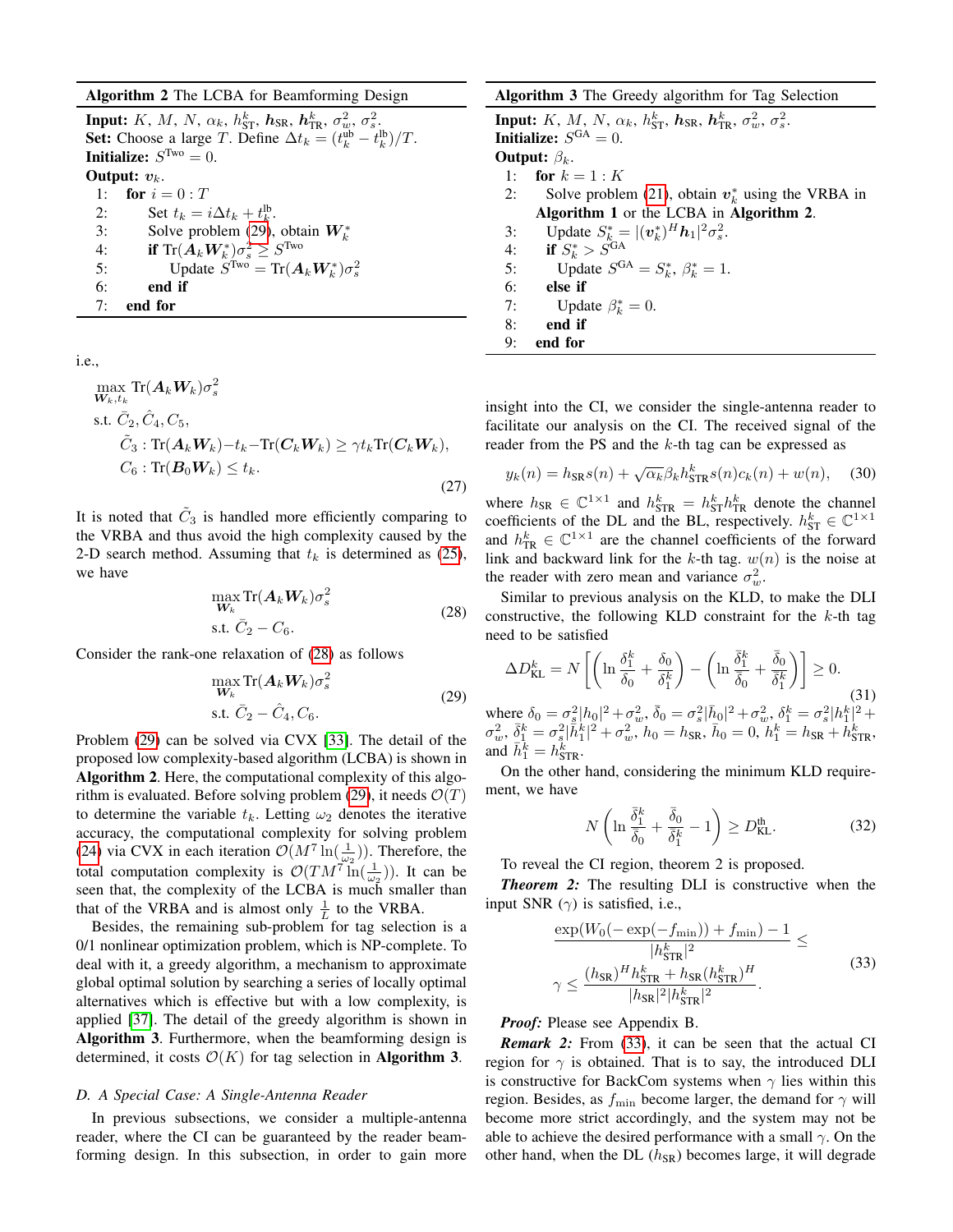the upper bound of  $\gamma$ , which is obvious for the system not to achieve the CI.

To further show the relationship between the BL and the DL, we give theorem 3.

**Theorem 3:** Letting  $\theta_k \triangleq \angle \langle h_{SR}, h_{STR}^k \rangle$  denote the angle between the DL and the BL, the resulting DLI is constructive when  $\theta_k$  satisfies the following condition, i.e.,

<span id="page-6-0"></span>
$$
0 \le \theta_k \le \min\left\{\frac{\pi}{2}, \arccos\frac{1}{2}\gamma|h_{\text{SR}}||h_{\text{STR}}^k|\right\},\qquad(34)
$$

where  $\gamma \geq \frac{\exp(W_0(-\exp(-f_{\min}))+f_{\min})-1}{|h^k-1|^2}$  $\frac{|p(-J_{\min}))+J_{\min})-1}{|h_{\text{STR}}^k|^2}$ .

*Proof:* Please see Appendix C.

*Remark 3:* It can be seen that from [\(34\)](#page-6-0), the CI angle can be expressed as  $\min\{\frac{\pi}{2}, \arccos \frac{1}{2}\gamma|h_{SR}||h_{STR}^k|\}$ . Specifically,  $\arccos \frac{1}{2} \gamma |h_{SR}| |h_{STR}^k|$  is gradually closed to  $\frac{\pi}{2}$  with the decreasing  $\gamma$ ,  $|h_{STR}^k|$ , and/or  $|h_{SR}|$ . By doing so, the CI angle can be enlarged, however, the received signal power is reduced accordingly, which is a contradiction to our original intention. On the other hand, in order to guarantee the minimum KLD requirement, the maximum angle for signal detection needs to satisfy  $\theta_k^{\max} = \arccos \frac{1}{2} \gamma^{\min} |h_{SR}| |h_{STR}^k|$ , where  $\gamma^{\min} =$  $\exp(W_0(-\exp(-f_{\min}))+f_{\min})-1$  $\frac{p(-f_{\min}))+f_{\min}-1}{|h_{\text{STR}}^k|^2}$ . Specifically,  $\theta_k^{\max}$  is decreased with the decreasing  $|h_{\text{STR}}^k|$  and the increasing  $|h_{\text{SR}}|$  and  $f_{\text{min}}$ . That is to say, it is not conducive to the establishment of CI if the DL is too strong and/or the minimum KLD requirement is too large. The simulations below also verify what we have analyzed.

# IV. SIMULATION RESULTS

In this section, we present the simulation results of our proposed algorithms for BackCom networks. We assume that there are one PS, one reader with 4 antennas (i.e.,  $M = 4$ ), and 5 tags (i.e.,  $K = 5$ ) in the proposed system. The distances between the PS and tags, the PS and the reader, as well as the reader to tags are both within 3 meters. We consider the distance-dependent pathloss as large scale fading, where the path-loss exponent is 3, and Rician fading with the Rician factor is 2.8 dB [\[18\]](#page-10-11).  $w_k$  is set to follow  $CN(0, 0.03)$  [\[38\]](#page-10-29). Other parameters include  $N = 400$ ,  $\alpha_k = 0.8$ ,  $D_{KL}^{th} = 24$ ,  $T = 10^3$ , and  $L = 10^3$ . Finally, the simulation results are evaluated based on the CVX package [\[39\]](#page-10-30).

# *A. CI Region with SIMO*

In this subsection, we begin by investigating the region of the CI for SIMO-based BackComs. For algorithm comparison, we define three benchmark algorithms, such as

# • *The algorithm without DL*

In this algorithm, we assume that there is no DL, that is to say, only the BL can be received by the reader. However, the requirement of the minimum KLD needs to be satisfied.

• *The algorithm without KLD*

In this algorithm, we assume that there is no requirement of the KLD, that is to say, although, the DL is available, we do not consider whether the resulting DLI is constructive or destructive.



<span id="page-6-1"></span>Fig. 3. The received signal power versus the input SNR ( $\gamma$ ).

# • *The algorithm without DL and KLD*

In this algorithm, we assume that there is no DL, meanwhile the requirement of the minimum KLD is not taken into consideration.

The purpose is to evaluate the performance and effectiveness of the proposed algorithms under different aspects by comparing them with benchmark algorithms. On the one hand, by comparing with algorithms without the KLD, we can measure the impact of introducing CI on the system performance, due to the fact that the algorithms without the KLD can achieve a performance upper bound. On the other hand, by comparing with the algorithms without the DL, we can evaluate the effectiveness of the proposed algorithms in enhancing the received signal power. In the following, we compare the proposed algorithms with these benchmark algorithms with respect to the input SNR, the number of receive antennas, and the channel gain of the DL, respectively, to demonstrate the performance and implications of the proposed algorithms.

Fig. [3](#page-6-1) shows the received signal power versus the input SNR  $(\gamma)$ . As we expect, the received signal power increased by increasing  $\gamma$  for all algorithms. However, it should be noted that when KLD constraints are not considered, all power domains are feasible; when KLD constraints are considered, the feasible domain, i.e., the CI region, is compressed into a limited region. This behavior is due to the fact that when  $\gamma$ is relatively small, the minimum KLD requirement cannot be satisfied, which means that the BER for signal detection will not be guaranteed. On the other hand, when  $\gamma$  is relatively large, the KLD with the DL is no longer large than that without the DL, which implies that the resulting DLI is destructive. Besides, in the CI region, the received signal power for the proposed VRBA/LCBA is larger than that for the algorithms without the DL. This indicates the received signal strength is increased, which contributes to improving the accuracy of weak signal detection and reducing the BER.

Fig. [4](#page-7-0) shows the received signal power versus the number of receive antennas (M) with a small input SNR (i.e.,  $\gamma = 13$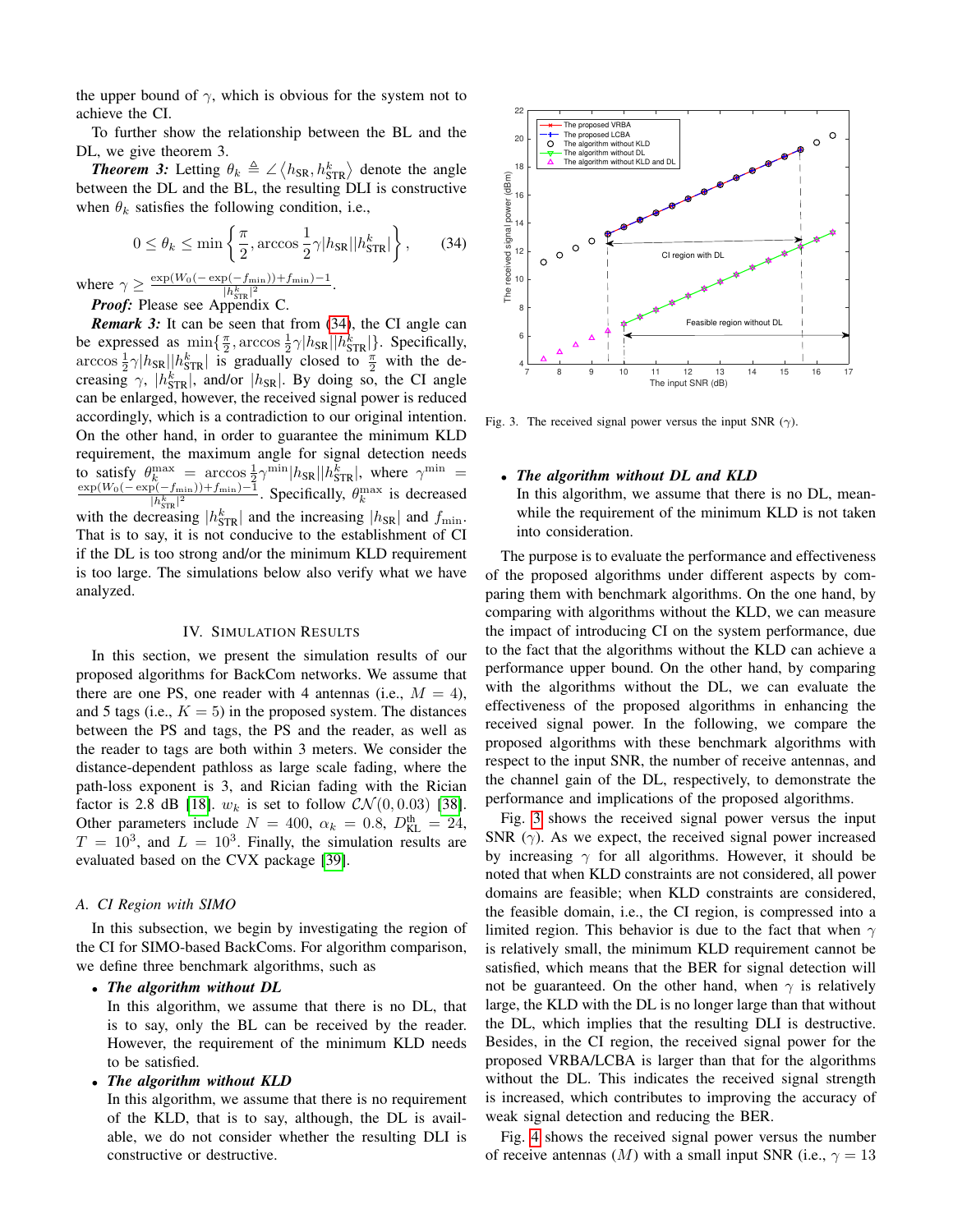

<span id="page-7-0"></span>Fig. 4. The received signal power versus the number of antennas  $(M)$ .



<span id="page-7-1"></span>Fig. 5. The received signal power versus the distance between the PS and the reader.

 $dB$ ). It is seen that as M increases, the received signal power for all algorithms also increases gradually, which is attributed to the improvement in channel gain due to the increase in M. Besides, the proposed algorithms are not feasible when  $M$  is too small and too large. This is because when  $M$  is small, the signal detection requirement for the algorithms with KLD constraints cannot be satisfied. On the other hand, when M is relatively large, the signal from the DL is too strong to keep the DLI constructive due to the better channel gain of the DL. Moreover, the received signal power for the proposed VRBA/LCBA is the highest in the CI region. This reveals that when the input SNR is small, the received signal power can be enhanced by increasing the number of receive antennas appropriately. Besides, it is worth noting that although the proposed algorithms achieve the same effect from Fig. [3](#page-6-1) and Fig. [4,](#page-7-0) the resulting complexity is far different, which has been analyzed in Subsection C of Section III.



<span id="page-7-2"></span>Fig. 6. The angle between the DL and the BL versus the input SNR ( $\gamma$ ).

Fig. [5](#page-7-1) shows the received signal power versus the distance between the PS and the reader (i.e., the DL distance). It can be seen that, with the increase of the DL distance, the received signal power for the algorithms with the DL gradually decreases and that for algorithms without the DL keeps unchanged. The reason is that the increase of the DL distance reduces its channel gain. Besides, the received signal power for the proposed VRBA/LCBA is always higher than that for the algorithms without the DL. However, when the DL distance is less than 1.7m, the proposed algorithms collapse. It can be inspired that, in order to better enhance the benefits of the DLI, the DL distance can be appropriately reduced to increase the received signal strength.

# *B. CI Angle for SISO*

In this subsection, we numerically evaluate the angle between the DL and the BL with the CI constraint, as shown in Fig. [6,](#page-7-2) [7,](#page-8-0) and [8,](#page-8-1) respectively, for single input single output (SISO)-based BackComs.

To be specific, Fig. [6](#page-7-2) shows the angle between the DL and the BL versus  $\gamma$ . As can be seen, the CI angle between the DL and the BL decreases as the  $\gamma$  becomes larger and is always smaller than the maximum angle. The reason is that when only the minimum KLD constraint needs to be satisfied, the requirement for the DL is low, and the channel angle is relatively large, which is close to orthogonal. On the other hand, in order to enhance the received signal power, the demand for the DL has to increase, so the channel angle is correspondingly reduced. However, it does not mean that the larger the  $\gamma$ , the better the performance. As shown in the figure, when  $\gamma$  is too large, the channel angle no longer exists. This is because the over-saturated input SNR also brings so much DLI that the CI region cannot be kept. Besides, under different  $D_{\text{KL}}^{\text{th}}$ , the upper bound of the CI angle is also different, since it needs enough power to satisfy the corresponding requirement for signal detection.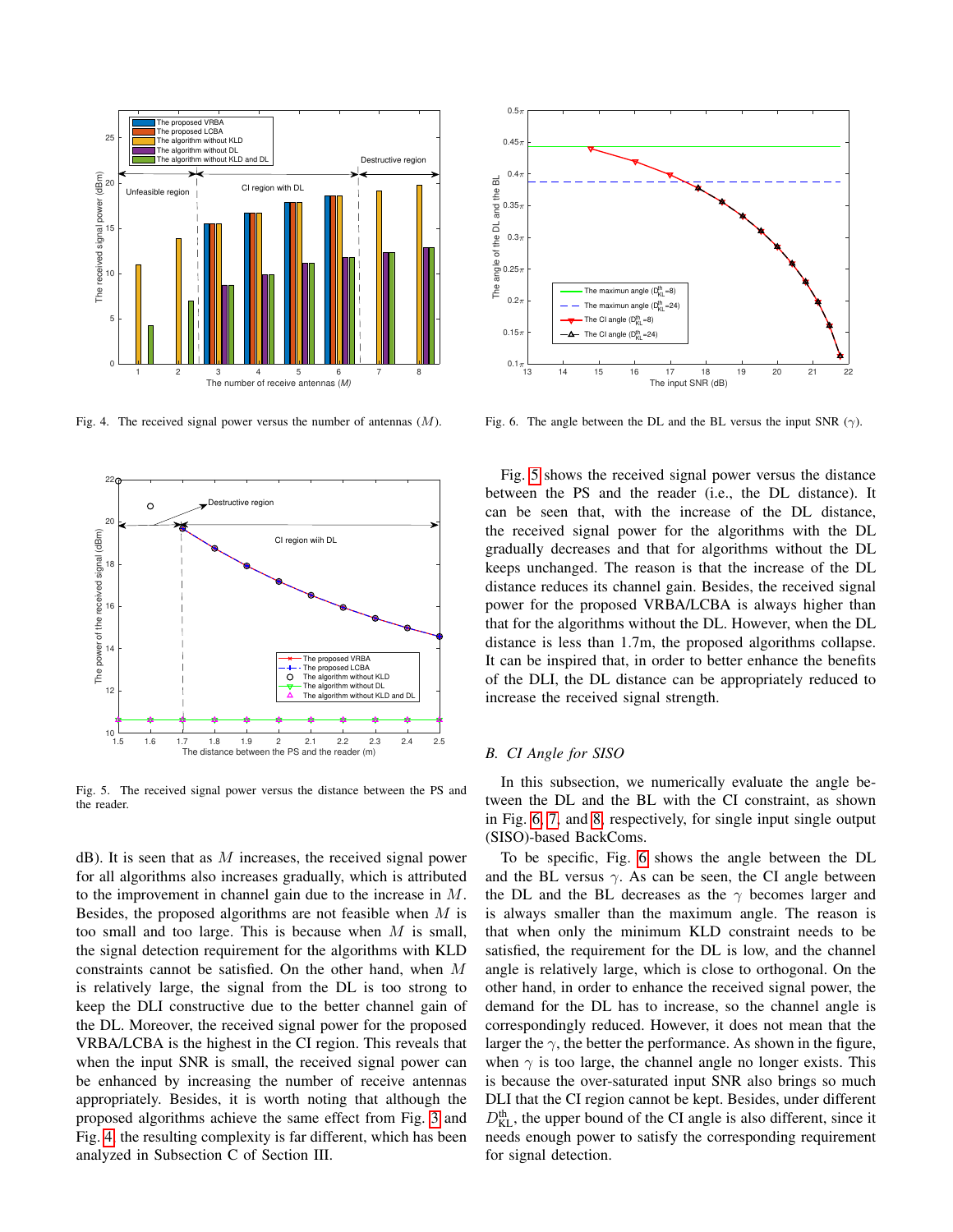

<span id="page-8-0"></span>Fig. 7. The angle between the DL and the BL versus the distance between the PS and the reader.



<span id="page-8-1"></span>Fig. 8. The angle between the DL and the BL versus the number of the transmitted signals  $(N)$ .

Fig. [7](#page-8-0) shows the angle between the DL and the BL versus the DL distance. From the figure, both the maximum angle and the CI angle are increasing with the increasing DL distance, and the gap between them becomes smaller. The reason is that when the DL distance becomes larger, the channel gain of the DL decreases, which directly leads to a decrease in the received signal strength. In particular, when the DL distance is relatively large, the channel gain of the DL will be pretty small, even close to 0, and the system will be approximately transformed into the one without the DL. Therefore, in order to improve the received signal strength, it is necessary to reduce the DL distance. Besides, the CI angle with a large KLD is not available when the DL distance is smaller than 1.5m. The reason is that it is too hard for the DLI to keep constructive under such a short DL distance due to the overpowering channel gain of the DL.

Fig. [8](#page-8-1) shows the angle between the DL and the BL versus the number of the transmitted signals  $(N)$ . From the figure, as N increases, the maximum angle increases, and the CI angle keeps unchanged. This is because when the channel gains of the DL and the BL are known, the maximum angle is a monotonic increase with respect to  $N$ , while the CI angle is only affected by  $\gamma$ . Besides, the CI angle with a larger KLD (i.e.,  $D_{KL}^{th} = 24$ ) is not available when N is smaller than 200. The reason is that from  $(11)$ , when N is small, the minimum KLD requirement for each transmitted signal gets large. Thus, once the input SNR is too small to satisfy the corresponding  $D_{\text{KL}}^{\text{th}}$ , the CI region of the DLI becomes unavailable. That is to say, appropriately increasing  $N$  is helpful to build the CI angle and expanding the CI region.

# V. CONCLUSIONS

This paper investigates and analyzes the CI region for Back-Coms with multiple tags and a mult-antennas reader, where tag selection and receive beamforming are taken into account. Specifically, a novel KLD-oriented approach is proposed to build the CI region for the DLI, and an optimization problem for maximizing the received signal power is formulated. Then, we decompose the original problem, and then propose two algorithms to solve the sub-problem with beamforming design via a change of variables, and SDP method and a greedy algorithm to solve the sub-problem with tag selection. Furthermore, a closed-form expression for the angle between the DL and the BL is derived in the BackCom system with a singleantenna reader. Simulation results show that the performance for the proposed algorithms outperform benchmark algorithms in terms of the received signal power, and confirm the derived channel angle for the CI.

# APPENDIX A PROOF OF THEOREM 1

Defining  $f(x) = \ln x + \frac{1}{x}$ , where  $x > 0$ , the first-order derivative of  $f(x)$  is

$$
\frac{\partial f(x)}{\partial x} = \frac{1}{x} - \frac{1}{x^2} = \begin{cases} < 0, 0 < x < 1, \\ = 0, x = 1, < 1, \\ > 0, x > 1, \end{cases} \tag{35}
$$

Letting  $x_1^k = \frac{\delta_1^k}{\delta_0^k}$  and  $x_0^k = \frac{\bar{\delta}_1^k}{\bar{\delta}_0^k}$ , we have

<span id="page-8-3"></span>
$$
\begin{cases}\nx_1^k = \frac{|\mathbf{v}_k^H \mathbf{h}_1^k|^2 \sigma_s^2 + \sigma_w^2}{|\mathbf{v}_k^H \mathbf{h}_0|^2 \sigma_s^2 + \sigma_w^2} \\
= \frac{(|\mathbf{v}_k^H \mathbf{h}_1^k|^2 - |\mathbf{v}_k^H \mathbf{h}_0|^2 \sigma_s^2}{|\mathbf{v}_k^H \mathbf{h}_0|^2 \sigma_s^2 + \sigma_w^2} + 1 \ge 1, \\
x_0^k = \frac{|\mathbf{v}_k^H \mathbf{h}_1^k|^2 \sigma_s^2 + \sigma_w^2}{\sigma_w^2} = \frac{|\mathbf{v}_k^H \mathbf{h}_1^k|^2 \sigma_s^2}{\sigma_w^2} + 1 \ge 1.\n\end{cases} (36)
$$

Thus,  $C_4$  can be written as

<span id="page-8-2"></span>
$$
f(x_0^k) = \ln x_0^k + \frac{1}{x_0^k} \ge f_{\min},\tag{37}
$$

where  $f_{\min} = \frac{D_{\text{KL}}^{\text{th}}}{N} + 1$ .

As shown in the Fig. [9,](#page-9-3) there are two potential solution regions for  $x_0^k$  satisfying [\(37\)](#page-8-2). According to the limitation of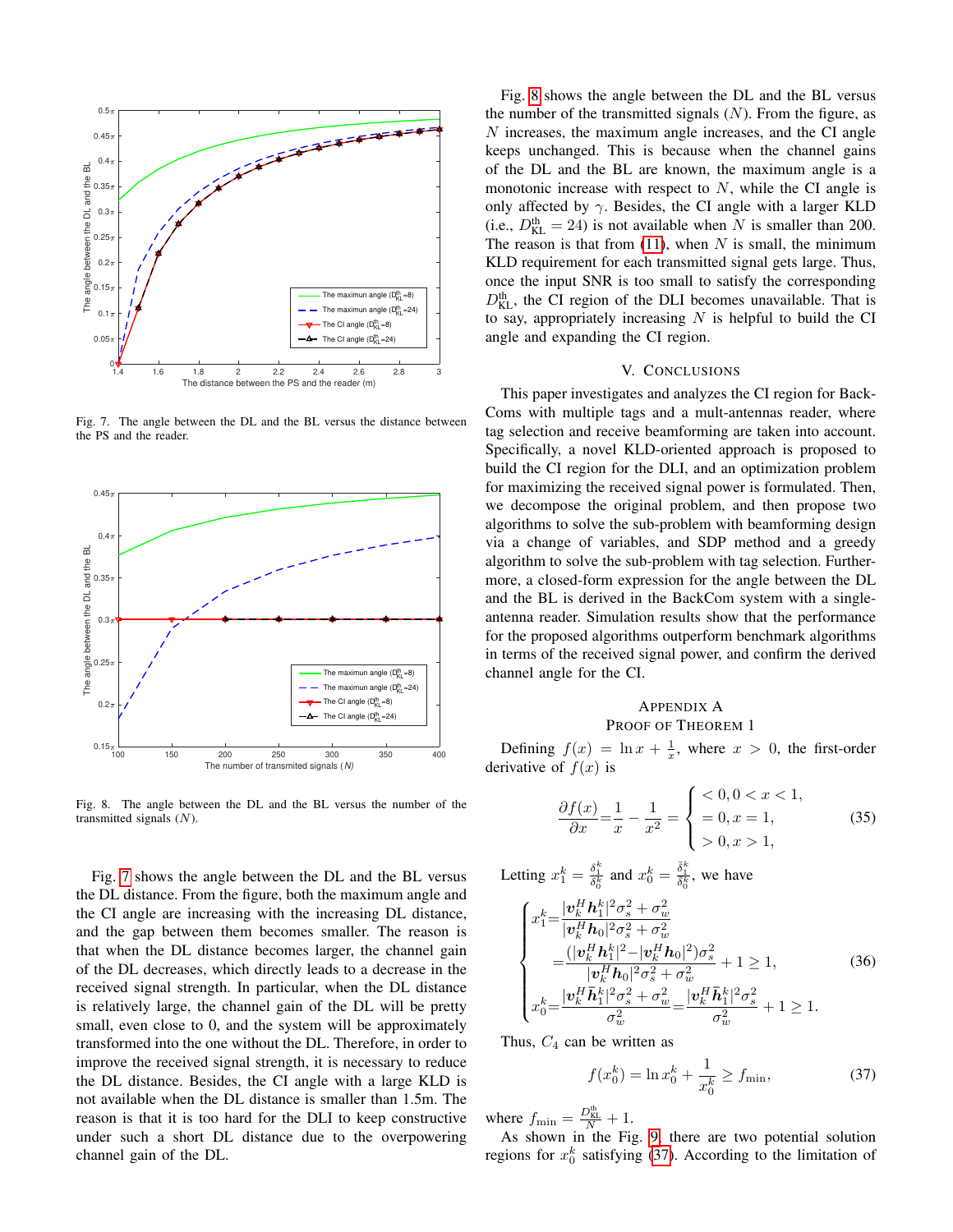

<span id="page-9-3"></span>Fig. 9. The schematic diagram for  $f(x_0^k)$ .

the feasible region in [\(36\)](#page-8-3), we can round off a solution region. However, it is still challenging to solve this inequality due to its non-convexity. To this end, taking [\(37\)](#page-8-2) as an equivalent transformation, we have

$$
(\ln x_0^k - f_{\min}) \exp(\ln x_0^k - f_{\min}) \ge -\exp(-f_{\min}).
$$
 (38)

Since  $-\exp(-f_{\min}) \in [-\exp(-1), 0)$ , based on Lambert W function [\[40\]](#page-10-31), [\[41\]](#page-10-32), we have

$$
\begin{cases} \ln x_0^k - f_{\min} \le W_{-1}(-\exp(-f_{\min})), 0 < x_0^k < 1, \text{ (Neglect)}\\ \ln x_0^k - f_{\min} \ge W_0(-\exp(-f_{\min})), x_0^k \ge 1. \end{cases}
$$
\n(39)

Thus, we can obtain the solutions of  $x_0^k$ , i.e.,

<span id="page-9-7"></span>
$$
\begin{cases} x_0^k \le \exp(W_{-1}(-\exp(-f_{\min}))+f_{\min}), 0 < x_0^k < 1, \text{ (Neglect)}\\ x_0^k \ge \exp(W_0(-\exp(-f_{\min}))+f_{\min}), x_0^k \ge 1. \end{cases}
$$
\n(40)

On the other hand,  $C_3$  can be rewritten as

<span id="page-9-4"></span>
$$
\ln x_1^k + \frac{1}{x_1^k} - (\ln x_0^k + \frac{1}{x_0^k}) \ge 0.
$$
 (41)

According to its monotonicity, we can equivalently convert  $f(x_1^k) - f(x_0^k) \ge 0$  into  $x_1^k \ge x_0^k$  and  $x_1^k < x_0^k$  (which is neglected according to the feasible region). That is to say,  $C_3$ can be transformed by the following form, i.e.,

<span id="page-9-5"></span>
$$
\frac{|\boldsymbol{v}_{k}^{H}\boldsymbol{h}_{1}^{k}|^{2}-|\boldsymbol{v}_{k}^{H}\boldsymbol{h}_{0}|^{2}}{|\boldsymbol{v}_{k}^{H}\boldsymbol{h}_{0}|^{2}\sigma_{s}^{2}+\sigma_{w}^{2}} \geq \frac{|\boldsymbol{v}_{k}^{H}\bar{\boldsymbol{h}}_{1}^{k}|^{2}}{\sigma_{w}^{2}},
$$
(42)

or equivalently

$$
\frac{|\mathbf{v}_{k}^{H}\mathbf{h}_{1}^{k}|^{2}-|\mathbf{v}_{k}^{H}\mathbf{h}_{0}|^{2}-|\mathbf{v}_{k}^{H}\bar{\mathbf{h}}_{1}^{k}|^{2}}{|\mathbf{v}_{k}^{H}\bar{\mathbf{h}}_{0}|^{2}|\mathbf{v}_{k}^{H}\bar{\mathbf{h}}_{1}^{k}|^{2}} \geq \frac{\sigma_{s}^{2}}{\sigma_{w}^{2}}.
$$
 (43)

This completes the proof.

# APPENDIX B PROOF OF THEOREMS 2

According to [\(31\)](#page-5-3), we can obtain

<span id="page-9-6"></span>
$$
\ln \frac{\delta_1^k}{\delta_0} + \frac{\delta_0}{\delta_1^k} \ge \ln \frac{\bar{\delta}_1^k}{\bar{\delta}_0} + \frac{\bar{\delta}_0}{\bar{\delta}_1^k}.
$$
\n(44)

Based on [\(41\)](#page-9-4) and [\(42\)](#page-9-5), [\(44\)](#page-9-6) can be transformed into

$$
\frac{\sigma_s^2|h_1^k|^2 + \sigma_w^2}{\sigma_s^2|h_0|^2 + \sigma_w^2} \ge \frac{\sigma_s^2|\bar{h}_1^k|^2 + \sigma_w^2}{\sigma_s^2|\bar{h}_0|^2 + \sigma_w^2},\tag{45}
$$

or equivalently

<span id="page-9-8"></span>
$$
\frac{|h_{SR} + h_{STR}^k|^2 - |h_{SR}|^2}{\sigma_s^2 |h_{SR}|^2 + \sigma_w^2} \ge \frac{|h_{STR}^k|^2}{\sigma_w^2}
$$
  
\n
$$
\Leftrightarrow (|h_{SR} + h_{k}^{STR}|^2 - |h_{SR}|^2 - |h_{STR}^k|^2)\sigma_w^2
$$
  
\n
$$
\ge \sigma_s^2 |h_{STR}^{SR}|^2 |h_{STR}^k|^2
$$
  
\n
$$
\Leftrightarrow \frac{(h_{SR})^H h_{STR}^k + h_{SR} (h_{STR}^k)^H}{|h_{SR}|^2 |h_{STR}^k|^2} \ge \gamma.
$$
 (46)

Besides, according to [\(37\)](#page-8-2)–[\(40\)](#page-9-7), [\(32\)](#page-5-4) can be transformed into

$$
\gamma \ge \frac{\exp(W_0(-\exp(-f_{\min}))+f_{\min})-1}{|h_{\text{STR}}^k|^2},\qquad(47)
$$

Thus, the CI region with respect to  $\gamma$  can be expressed as

$$
\frac{\exp(W_0(-\exp(-f_{\min}))+f_{\min})-1}{|h_{\text{STR}}^k|^2} \le
$$
\n
$$
\gamma \le \frac{(h_{\text{SR}})^H h_{\text{STR}}^k + h_{\text{SR}} (h_{\text{STR}}^k)^H}{|h_{\text{SR}}|^2 |h_{\text{STR}}^k|^2}.
$$
\n(48)

This completes the proof.

# APPENDIX C PROOF OF THEOREMS 3

According to the definition of vectorial angle, we have

$$
\cos \left\langle h_{\text{SR}}, h_{\text{STR}}^k \right\rangle = \frac{|\left\langle h_{\text{SR}}, h_{\text{STR}}^k \right\rangle|}{|h_{\text{SR}}||h_{\text{STR}}^k|} = \frac{(h_{\text{SR}})^H h_{\text{STR}}^k}{|h_{\text{SR}}||h_{\text{STR}}^k|}.
$$
 (49)

Similarly, we can obtain

$$
\cos\left\langle h_{\text{STR}}^k, h_{\text{SR}} \right\rangle = \frac{(h_{\text{STR}}^k)^H h_{\text{SR}}}{|h_{\text{SR}}||h_{\text{STR}}^k|}.
$$
 (50)

According to [\(46\)](#page-9-8), we have

$$
\cos \left\langle h_{\text{SR}}, h_{\text{STR}}^k \right\rangle + \cos \left\langle h_{\text{STR}}^k, h_{\text{SR}} \right\rangle \ge \gamma |h_{\text{SR}}||h_{\text{STR}}^k|.
$$
 (51)

Due to the mutuality of angles, we have

$$
\theta_k = \angle \left\langle h_{\text{SR}}, h_{\text{STR}}^k \right\rangle \le \arccos \frac{1}{2} \gamma |h_{\text{SR}}||h_{\text{STR}}^k|.
$$
 (52)

Further, it does not make sense when  $\theta_k > \frac{\pi}{2}$  holds, so we have

$$
\theta_k \le \min\left\{\frac{\pi}{2}, \arccos\frac{1}{2}\gamma|h_{\text{SR}}||h_{\text{STR}}^k|\right\},\tag{53}
$$

where  $\gamma \geq \frac{\exp(W_0(-\exp(-f_{\min}))+f_{\min})-1}{\log k - 1}$  $\frac{|p(-J_{\min}))+J_{\min} - 1|}{|h_{\text{STR}}^k|^2}$ . This completes the proof.

### **REFERENCES**

- <span id="page-9-0"></span>[1] M. Vaezi *et al.*, "Cellular, wide-area, and non-terrestrial IoT: A survey on 5G advances and the road towards 6G," *IEEE Commun. Surveys Tuts.*, doi: 10.1109/COMST.2022.3151028
- <span id="page-9-1"></span>[2] Y. Xu, G. Gui, H. Gacanin, and F. Adachi, "A survey on resource allocation for 5G heterogeneous networks: Current research, future trends, and challenges," *IEEE Commun. Surveys Tuts.*, vol. 23, no. 2, pp. 668– 695, 2nd Quart. 2021.
- <span id="page-9-2"></span>[3] M. Centenaro et al., "A survey on technologies, standards and open challenges in satellite IoT," *IEEE Commun. Surveys Tuts.*, vol. 23, no. 3, pp. 1693–1720, 3rd Quart. 2021.